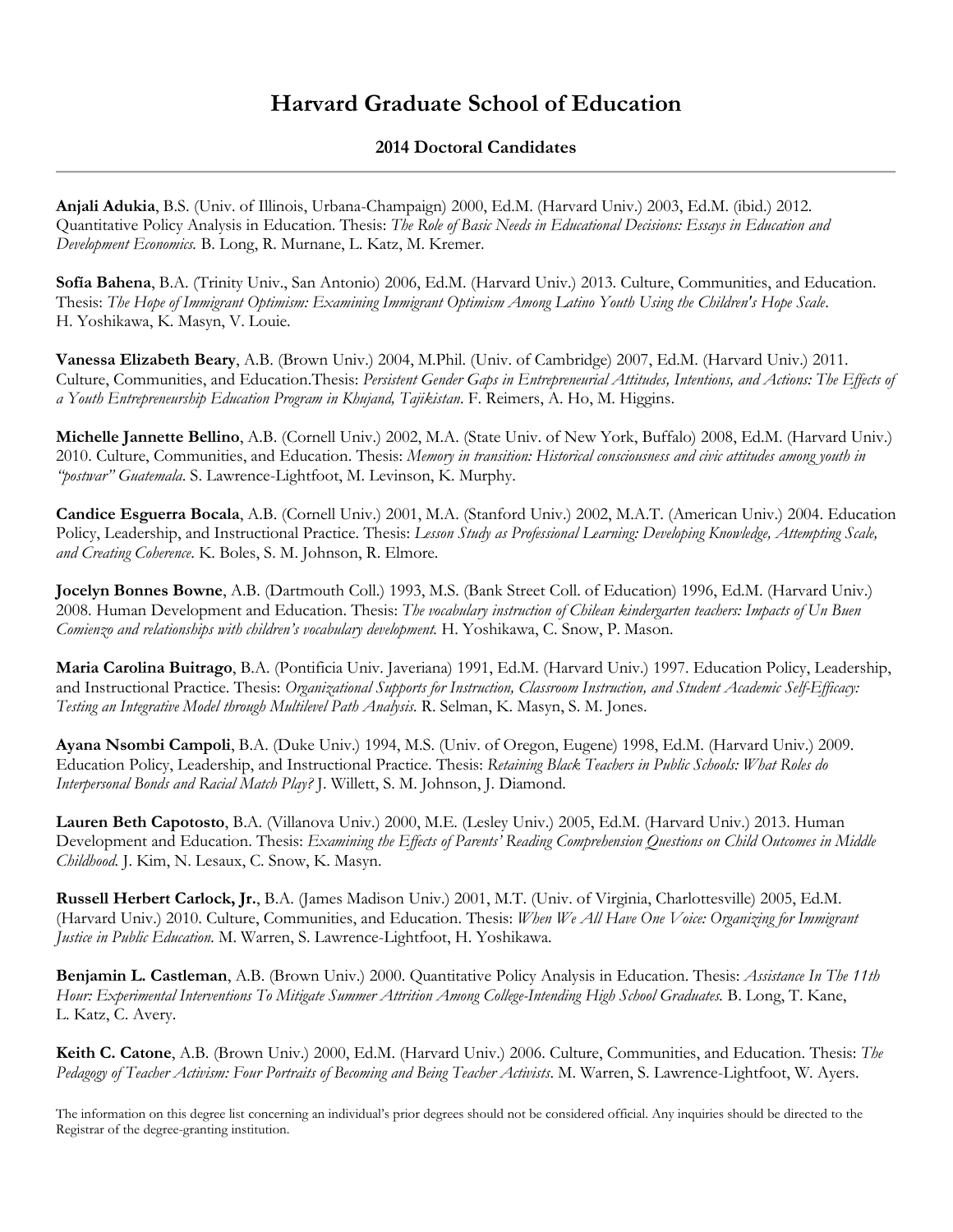**Edward Peter Clapp**, B.F.A. (Rhode Island Sch. of Design) 1996, M. Litt. (Univ. of Strathclyde) 2000, Ed.M. (Harvard Univ.) 2007. Education Policy, Leadership, and Instructional Practice. Thesis: *Reframing Creativity as the Biography of an Idea: Developing Learning Narratives that Describe Creativity as a Participatory and Distributed Process*. S. Seidel, S. Tishman, M. H. Hanson.

**North Cooc**, B.A. (Univ. of California, Berkeley) 2003, Ed.M. (Harvard Univ.) 2007. Quantitative Policy Analysis in Education. Thesis: *Teacher Perceptions of Student Disabilities: Racial Disparities and Consequences.* J. Willett, J. Kim, V. Louie.

**Charlotte Ivy Dixon**, B.A. (Bryn Mawr Coll.) 1989, M.F.A. (Yale Univ.) 1992, Ed.M. (Harvard Univ.) 2003. Education Policy, Leadership, and Instructional Practice. Thesis: *Dialogues of the Artistic Process: Situational, symbolic, and social orientations*. S. Seidel, H. Haste, D. Wilson.

**Darienne Brenda Driver**, B.A. (Spelman Coll.) 2000, M.A. (Univ. of Michigan, Ann Arbor) 2001, Ed.M. (Harvard Univ.) 2006. Urban Superintendents Program. Analytic Paper: *Courage Under Fire: A Qualitative Analysis Examining the Resilience Capacity of Black Women Superintendents in Urban School Districts*. D. Jewell-Sherman, J. Honan, E. McGowan.

**Karen Michelle Dunham-Sootheran**, B.A. (Harding Univ.) 2003, Ed.M. (Harvard Univ.) 2005. Human Development and Education. Thesis: *Digital Text: Exploring Stages Towards Universal Design for Learning.* T. Tivnan, D. Rose, T. Hehir.

**Michelle Lynn Forman**, B.A. (Univ. of California, Berkeley) 1995, M.A. (Columbia Univ.) 2000. Education Policy, Leadership, and Instructional Practice. Thesis: *Teacher Efficacy for What? Aligning a Theory of Behavioral Change with the Core Work of Schools.* R. Elmore, E. McGowan, R. Goddard.

**Julia Parker Goyer**, B.S. (Duke Univ.) 2007. M.Sc. (Univ. of Oxford) 2010, M.B.A. (Univ. of Oxford) 2011. Human Development and Education. Thesis: *Increasing Possibility for the Rural Poor Through Psychological "Small Wins": A Randomized Controlled Trial of the Coach for College Program in Two Provinces of Vietnam*. J. Willett, S. Jones, F. Reimers, H. Gehlbach.

**LaToya Walker Harrison**, B.A. (Coll. of William & Mary) 1996, Ed.M. (Regent Univ.) 2002, Ed.M. (Harvard Univ.) 2008, Ed.M. (ibid.) 2009. Urban Superintendents Program. Thesis: *The Role of Principal Leadership in Retaining Effective Teachers: A Multiple Case Study of Four Schools in North Carolina.* D. Jewell-Sherman, M. Higgins, E. McGowan.

**Julia Madeline Hayden**, B.A. (Connecticut Coll.) 2003, Ed.M. (Harvard Univ.) 2007. Human Development and Education. Thesis: *Mother Knows Best? Maternal Narrative Memory Challenges during Mother-Child Talk about the Past.* C. Snow, P. Harris, P. Uccelli.

**Katie Marie Heikkinen**, A.B. (Harvard Univ.) 2002, Ed.M. (ibid.) 2007. Human Development and Education. Thesis: *The Development of Social Perspective Coordination Skills in Grades 3-12.* K. Fisher, R. Selman, T. Dawson.

**Rochelle Lynn Herring**, B.A. (Spelman Coll.) 1993, M.A. (New York Univ.) 1995, Ed.M. (Columbia Univ.) 2000, Ed.M. (Harvard Univ.) 2003. Administration, Planning, and Social Policy (Concentration in Urban Superintendents Program). Analytic Paper: *How Does a Successful Superintendent Lead? A Case Study of Dr. Mark Edwards.* S. M. Johnson, R. Peterkin, R. Elmore.

**Ann Mary Nkiruka St. Clair Ifekwunigwe**, B.A. (Univ. of California, Riverside) 1988, M.Ed. (Univ. of California, Los Angeles) 1990, M.S. (Pepperdine Univ.) 2002, Ed.M. (Harvard Univ.) 2004. Urban Superintendents Program. Thesis: *The Development and Implementation of a Strategic Plan for Increased Middle School Mathematics Achievement.* J. Honan, D. Jewell-Sherman, H. Haste.

**Jennifer Wallace Jacoby**, B.A. (Amherst Coll.) 1997, M.A. (Univ. of California, Berkeley) 2002, Ed.M. (Harvard Univ.) 2011. Human Development and Education. Thesis: *Teaching and Working in Linguistically Diverse Early Childhood Education Programs: Three Studies in Head Start.* N. Lesaux, P. Uccelli, S. M. Johnson.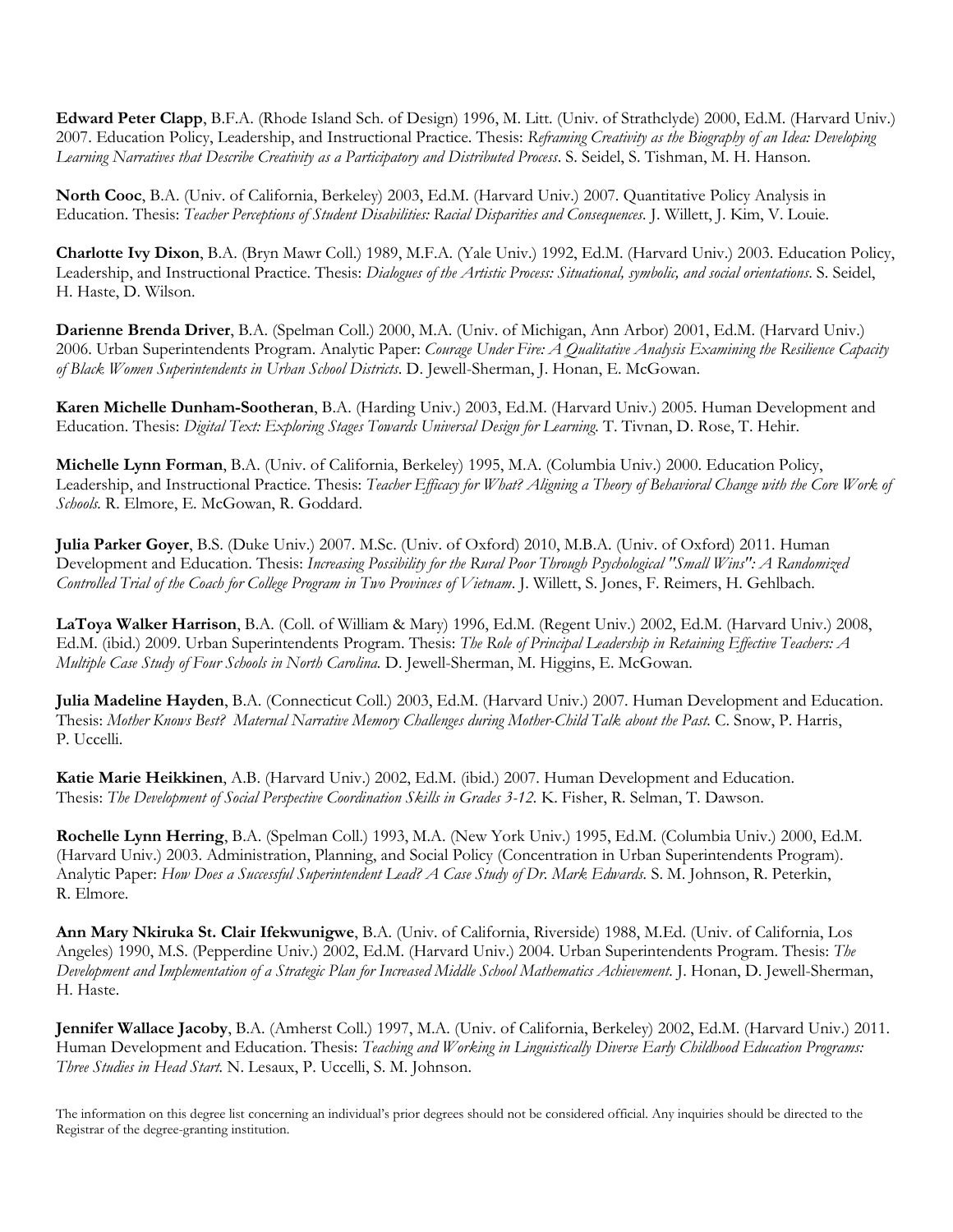**Adrienne Jacqueline Keene**, A.B. (Stanford Univ.) 2007, Ed.M. (Harvard Univ.) 2010. Culture, Communities, and Education. Thesis: *"College Pride, Native Pride" and Education for Native Nation Building: Portraits of Native Students Navigating Freshman Year.* S. Lawrence-Lightfoot, D. Norman, B. Brayboy.

**Julianna Elizabeth Lopez Kershen**, B.F.A. (Univ. of Oklahoma, Norman) 1994, B.A. (Univ. of Central Oklahoma) 1997, Ed.M. (Harvard Univ.) 2004. Education Policy, Leadership, and Instructional Practice. Thesis: *The Potential of Mentoring Relationships: A Descriptive Study of Beginning Year Teachers and Their Mentors.* R. Schwartz, H. Haste, E. McGowan.

**Paul Joseph Kuttner**, B.A. (Univ. of Michigan, Ann Arbor) 2003, Ed.M. (Harvard Univ.) 2009. Culture, Communities, and Education. Thesis: *Youth Cultural Organizing at Project HIP-HOP: "Because Stories Have to be Told."* M. Warren, S. Lawrence-Lightfoot, S. Seidel, K. Mapp.

**Janet Kim Young Kwok**, A.B. (Harvard Univ.) 2006, Ed.M. (ibid.) 2008. Human Development and Education. Thesis: *Be true to your polity: A mixed methods secondary data analysis on youth perceptions of civic engagement and the role of school culture.* R. Selman, H. Haste, T. Tivnan.

**Jean-Daniel Gabriel LaRock**, A.B. (Harvard Univ.) 1993, J.D. (Georgetown Univ.) 1997, Ed.M. (Harvard Univ.) 2004. Administration, Planning, and Social Policy (Concentration in Elementary and Secondary Education). Thesis: *The Race to the Top Fund: A Case Study of Political and Institutional Dynamics in Massachusetts.* R. Elmore, J. Mehta, J. Honan.

**Jed Frank Lippard**, A.B. (Brown Univ.) 1995, Ed.M. (Harvard Univ.) 2002. Learning and Teaching. Thesis: *Adult Developmentally Oriented Instructional Leadership: An Exploratory Qualitative Study of Two Principals' Efforts to Support Instructional Improvement Among Teachers Whose "Ways of Knowing" Differ*. R. Kegan, L. Teitel, E. Drago-Severson.

**Bilal Ahsan Malik**, B.A. (Amherst Coll.) 2001, M.B.A. (Lahore Univ. of Management Sciences) 2005, Ed.M. (Harvard Univ.) 2006. Culture, Communities, and Education. Thesis: *PRODUCING ISLAM — An ethnography of Muslim Beliefs, Islamist Politics, and Academic Secularity, at a Pakistani Sufi Madrasa.* V. Fong, J. Reuben, A. Ahmed.

**Melissa Fern Matarazzo**, A.B. (Brown Univ.) 1998, Ed.M. (Harvard Univ.) 2005, Ed.M. (ibid.) 2010. Urban Superintendents Program. Thesis: *Exploring Accountability through Performance Evaluation: How Do School and District Leaders in Three U.S. School Districts Experience Results-Based Evaluations?* D. Jewell-Sherman, E. McGowan, E. City.

**John Thomas McLaughlin**, B.A. (Univ. of Pennsylvania) 2005, M.Sc. (Univ. of Oxford) 2010, Ed.M. (Harvard Univ.) 2012. Higher Education. Thesis: *The Effect of Test-Optional Policy on Application Choice.* R. Light, B. Long, S. Minicucci.

**Andres Elias Molano Flechas**, Dip. (Univ. de Los Andes) 2004, M.Ed. (ibid.) 2006, Ed.M. (Harvard Univ.) 2012. Human Development and Education. Thesis: *Peer Effects in the Elementary School Classroom: Socialization of Aggressive and Prosocial Behavior and its Consequences for Academic Skills.* S. Jones, J. Willet, R. Selman.

**Rebecca Givens Rolland**, B.A. (Yale Univ.) 2003, M.A. (Boston Univ.) 2004, M.S. (MGH Inst. of Health Professions) 2008. Human Development and Education. Thesis: *Exploring Early Childhood Teachers' Professional Experiences in a High-Risk Setting: Generating Hypotheses for Enhanced Professional Development.* N. Lesaux, S. Jones, R. Weissbourd.

**Edward Victor Rubio**, B.A. (Brown Univ.) 2004, Ed.M. (Harvard Univ.) 2009. Human Development and Education. Thesis: *English Language Learners in An Accountability Landscape: Examining Reclassification, Long-Term ELLs, Language Programs, and Grade Retention.* C. Snow, F. Barrera-Osorio, N. Lesaux.

**Marcia Kay Russell**, B.A. (Univ. of Arizona, Tucson) 1993, A.M. (Columbia Univ.) 2001, Ed.M. (Harvard Univ.) 2009. Education Policy, Leadership, and Instructional Practice. Thesis: *Implementation in an Era of Reform: Investigating Teachers' Voluntary Implementation of a Pilot Reading Program in a Supportive Context.* M. Higgins, E. McGowan, K. Boles.